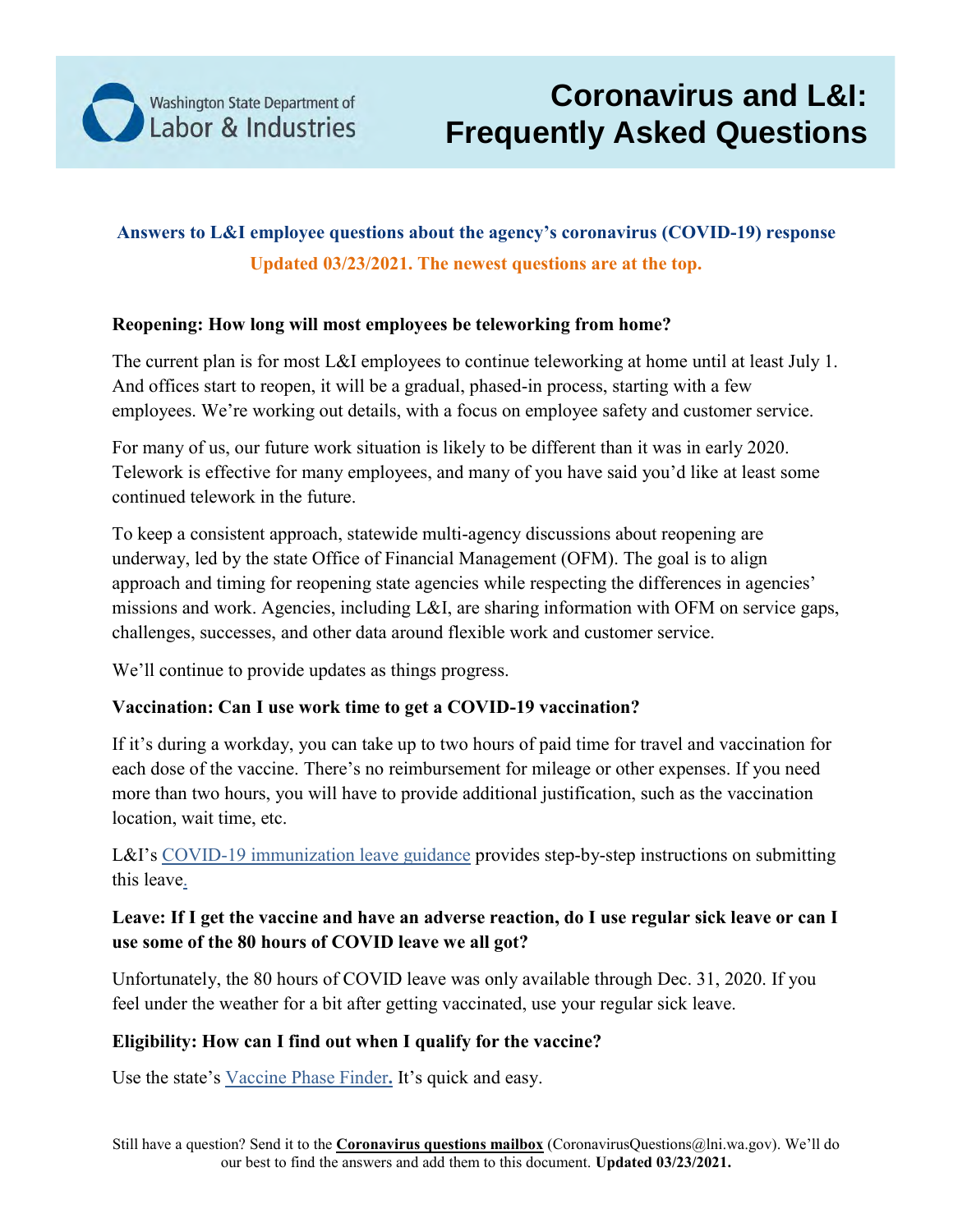#### **Vaccine locations: Where can I find a location to get the vaccine, once I qualify?**

A good place to start is the state Department of Health's ["Vaccine Locator,](https://vaccinelocator.doh.wa.gov/)" which is frequently updated and can help locate vaccination sites near you with available doses.

#### **Veterans' vaccines: Are there additional vaccination options available to veterans?**

Yes. The U.S. Department of Veterans Affairs (VA) is offering vaccines at multiple sites throughout Puget Sound. For specifics, including updates, phone numbers and eligibility information, please see [this recent L&I News article.](http://inside.lni.wa.gov/apps/news/story.asp?id=43068&cat=1)

# **Previous questions**

# **Telework: I have been teleworking full-time from my home since March 2020 and have seen a substantial increase in my Puget Sound Energy electrical bill. Because I am doing work for L&I and the state from home and that has caused this change, is there any financial relief available to me?**

There is currently no reimbursement for any additional utility expenses related to teleworking. If there are any changes, we will let you know as soon as possible.

#### **Vaccines: Will L&I require employees to get the vaccine?**

The coronavirus vaccine is not required for L&I employees. We encourage everyone who qualifies to get the vaccine as it becomes available.

#### **Vaccines: What about those of us in high-risk jobs? Can we get the vaccine faster?**

We're working with other agencies to identify and match qualifying positions to the appropriate vaccination phase, based on job duties, location, risk of transmission, and exposure. Since you may qualify for the vaccine faster due to your own life and health factors, we encourage everyone to also use the state's [Phase Finder app,](https://form.findyourphasewa.org/) which helps you check you your eligibility and sign up to be notified when you become eligible.

### **Vaccines: What kinds of positions might qualify for earlier vaccination?**

Ones in which the work frequently or unavoidably takes people into high-risk locations, like inspecting crowded health care facilities where social distancing is difficult. We've also provided these employees with additional training and personal protective equipment.

#### **Vaccines: How would people in those positions be notified?**

We'll send a note with an attached letter you can show to a health care provider, indicating that you qualify for the vaccine based on your work duties. It would be up to you to schedule that appointment and get the vaccine.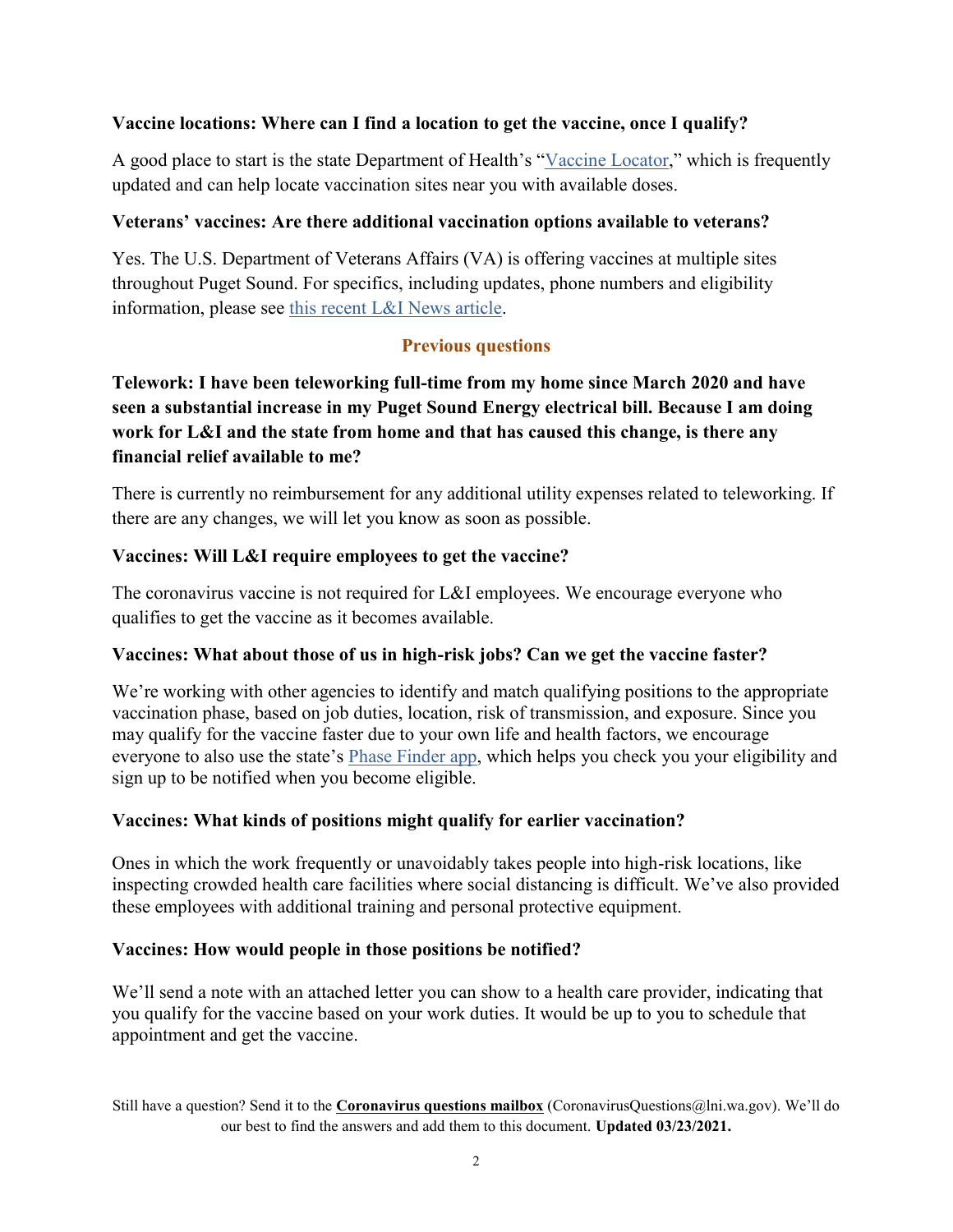#### **Vaccines: Will L&I get vaccines or host a vaccination event, like the annual flu shots?**

Since we're not a health care provider, we do not expect to get vaccine. There are no plans for an in-person vaccination event at L&I facilities.

# **Winter storms: What happens if we lose power at our home, now that many of us are teleworking?**

If you have a power outage at home, do *not* go to the office to continue working. We must maintain physical distancing and limit building occupancy levels. Employees are not required to submit leave if they're unable to access L&I systems or databases due to severe inclement weather, including power outages that may result. Work with your supervisor to coordinate projects and work that you will be able to do during this time. If you have any questions, contact your Human Resources consultant.

#### **Health and safety: Where can I find the Employee Self-Assessment?**

Thank you for taking the self-assessment every time you come into an L&I facility or work in the field and raising the link-location here. Here's the [link to the assessment,](https://secure.lni.wa.gov/covid_questionnaire/#/) which can always be found near the top of the agency's [coronavirus information page for employees.](http://inside.lni.wa.gov/apps/wiki/detail.asp?id=268)

And here's the most convenient way: [Install the health assessment link on the home screen](https://lni.wa.gov/agency/_docs/installhealthassessmenticonhomescreen.pdf) of your iPhone or Android smart phone. That way you can easily pull out your phone to quickly run through the questions each time before coming into the office or heading into the field.

Remember that it's crucial to stay home if you feel sick, even if it's the sniffles.

### **Health and safety: Are two-layer gaiters allowed at L&I, now that CDC has updated its recommendations to include two-layer gaiters?**

Yes. The L&I mask subgroup has updated the [employee guidance on facial coverings](http://inside.lni.wa.gov/Misc/docs/LNIapprovedFaceMasks.pdf) to allow two-layer gaiters to be worn while working at an L&I office or in the field. The group noted that gaiters are also typically form-fitting, with a snug fit against the face.

The change does not allow scarves or bandannas, which are still not acceptable for L&I employees in the office or field, because it's difficult to maintain a snug fit and because of the wide variety in the density of the weave of fabrics.

# **Health and safety: The CDC announced options for** [shortening the 14-day recommended](https://www.cdc.gov/coronavirus/2019-ncov/more/scientific-brief-options-to-reduce-quarantine.html)  [quarantine](https://www.cdc.gov/coronavirus/2019-ncov/more/scientific-brief-options-to-reduce-quarantine.html) **period to 10 days with no symptoms OR seven days with a negative test. Will L&I adopt these new options?**

The CDC maintains the 14 day recommendation, and adds the shorter quarantine periods are acceptable alternatives when there are considerations such as mental health, physical health, or economic hardship. If you have tested positive and have concerns about those factors, talk to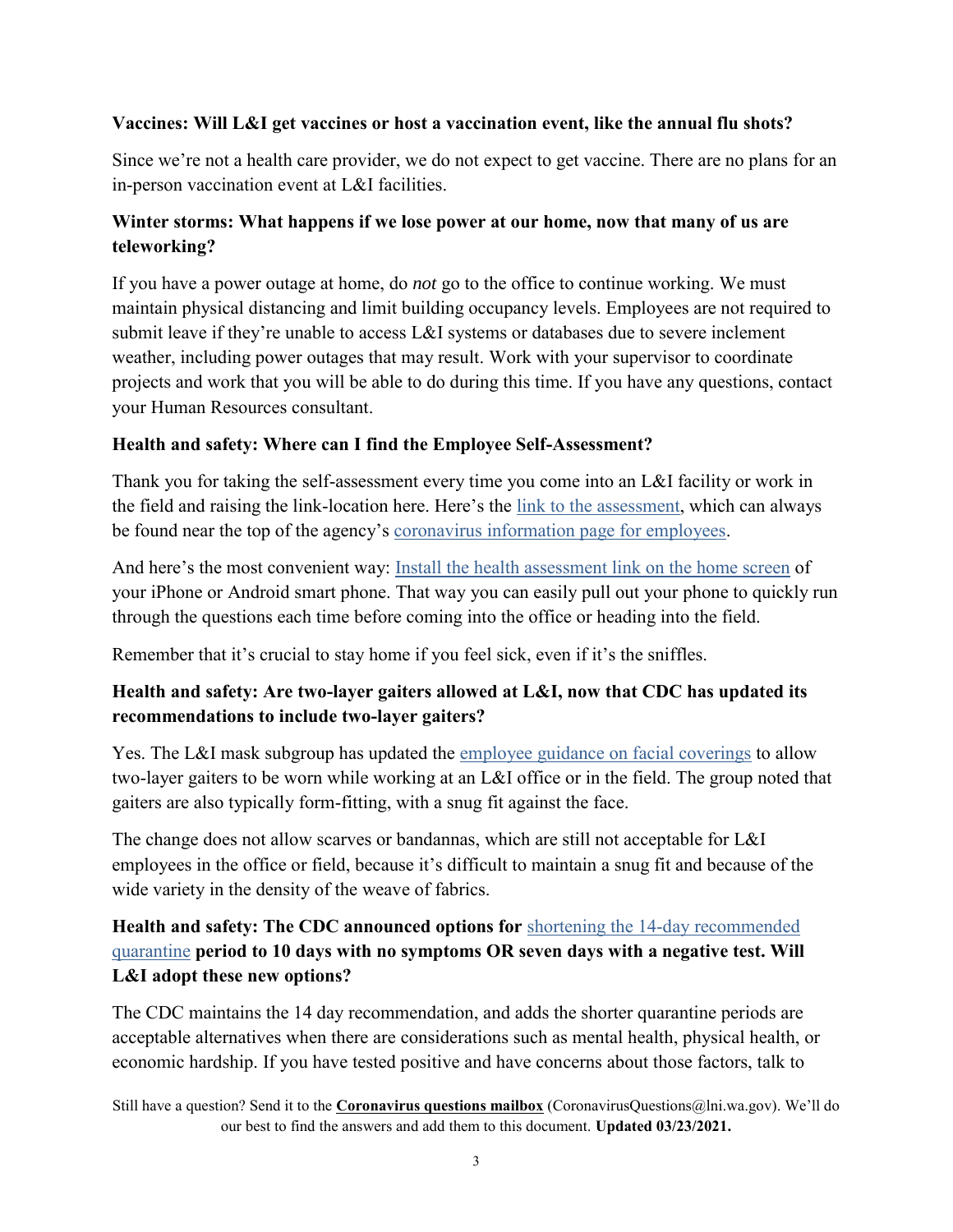your Human Resources consultant. The 10-day alternative allows for a transmission risk of 1 percent to 10 percent, according to the CDC. The seven-day alternative carries a transmission risk of 5 percent to 12 percent.

The 14-day recommendation was based on estimates of the upper bounds of the COVID-19 incubation period. Since, according to CDC, "Any option to shorten quarantine risks being less effective than the currently recommended 14-day quarantine," L&I will continue to ask employees who test positive to self-quarantine for 14 days. Employee safety is a top priority, and sticking with the 14-day standard helps maintain the lowest possible risk of transmission to other L&I employees.

**Health and safety: With all the outbreaks in COVID cases at L&I and the uncertainty of entering the building, why doesn't L&I have an entry screening before anyone goes into the building? This is required at most small businesses: They ask seven questions and take the person's temperature.**

Early on, we considered a screening program. There were concerns about people bunching up in lines as they waited for screeners to interview and take the temperature of each person, and possibly spreading the virus in that setting. And L&I has employees coming into work at many different times during the day.We also thought about the many entrances and the need to ensure accessibility throughout the building. In discussing it with health care experts, we learned employees could enter with no symptoms and still spread the virus by being asymptomatic.

That's why we built the [health assessment app,](https://secure.lni.wa.gov/covid_questionnaire/#/) which is easy to add to your smartphone's home [screen](https://lni.wa.gov/agency/_docs/installhealthassessmenticonhomescreen.pdf)**.** Anyone coming into an L&I building or working in the field is required to ask themselves those questions first, every time.

We've relied on other measures to minimize the risks at L&I. Most of the agency is teleworking, and we've carefully controlled occupancy and distancing for those who do come into an office. We continue to emphasize staying home if you feel sick in virtually every COVID-19 update, along with other proven safety measures, like wearing a mask, frequently washing hands, and maintaining physical distances.

This multilayered approach, in which we all take collective responsibility for each other's health, has worked well. Most cases over the last few months have involved employees who haven't been in the office in weeks or months.

**Telework: I normally work at my desk 100 percent of the time, but my position has proven during the pandemic that the work can be done successfully through full-time telework. What if my supervisor does not agree with continued telework after the pandemic ends? I want to telework for more reasons than the pandemic.**

As an agency, we have shown that teleworking is viable for many business areas.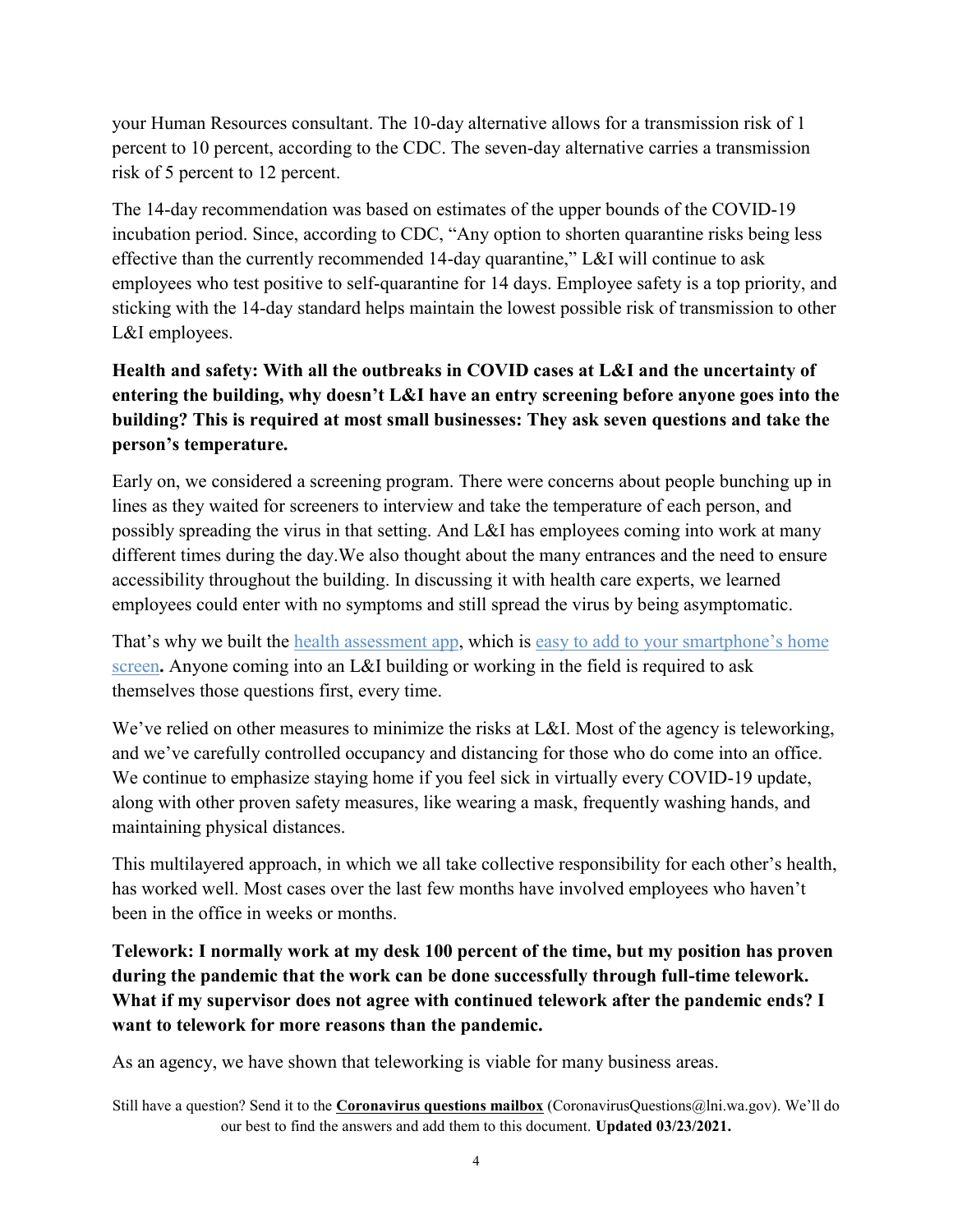The employee surveys clearly show a desire for some level of telework as we move past the pandemic. For many, a telework option is part of L&I being an employer of choice. Although some jobs require being in an office or in the field all or some of the time, we expect considerable ongoing use of telework. Talk with your supervisor and/or Human Resources consultant and make your request known now, and try to find a solution that works for everyone. In some cases, that solution may be a hybrid approach, with an employee teleworking on some days and not others.

#### **Health and safety: Where can I report businesses violating the Safe Start order?**

Here's the [Safe Start online reporting form.](https://coronavirus.wa.gov/report-safe-start-violation)

# **Health and safety: What should I do in an office if I need disinfecting wipes, hand sanitizer, or other supplies?**

Thanks for remembering our [office pandemic protocols.](http://inside.lni.wa.gov/Misc/Docs/OfficeWorkEnvironmentProtocols.pdf) The Facilities Services folks are working with Internal Safety and Health to keep areas supplied. If you run out, inform your safety committee, Internal Safety and Health, or Facilities Services and they'll fix it.

# **Telework: I'm not considered an essential employee who needs to be in the building, but would still like to continue working in the building for now. Can I continue to come in to the office?**

In the name of "Stay Healthy, Stay Home," no. If you are able to telework or work remotely, you are now required to do so.

# **Health and safety: Can I wear a face shield, rather than a face mask, when working in an L&I building?**

Sorry, no. A face shield can help prevent you from touching your face and perhaps from some sprayed droplets, like someone sneezing close to you. They [do little to contain the respiratory](https://www.lni.wa.gov/agency/outreach/coronavirus-covid-19-worker-face-covering-and-mask-requirements-questions)  [droplets that you exhale](https://www.lni.wa.gov/agency/outreach/coronavirus-covid-19-worker-face-covering-and-mask-requirements-questions) when you breathe or talk. The main benefit of actual masks, research suggests, is to prevent asymptomatic people from inadvertently spreading the virus to others. A face shield doesn't do that. Still, if you have a medical condition that precludes you from wearing a mask or other approved facial covering – no bandannas or scarves, please – talk to your Human Resources consultant. If you're not sure who that is, go to **HR** Café and look at the top right of the page for the little envelope with "HRC" next to it.

### **Health and safety: I heard that there's a list of scenarios advising us on how to handle customers, field work, vehicle use and more. Where are those?**

You heard right. Teams at L&I gave a lot of thought to a wide variety of work scenarios involving coronavirus issues, and have published these [easy-to-use one-pagers](http://inside.lni.wa.gov/apps/news/story.asp?id=40476&cat=1) describing how to handle these situations.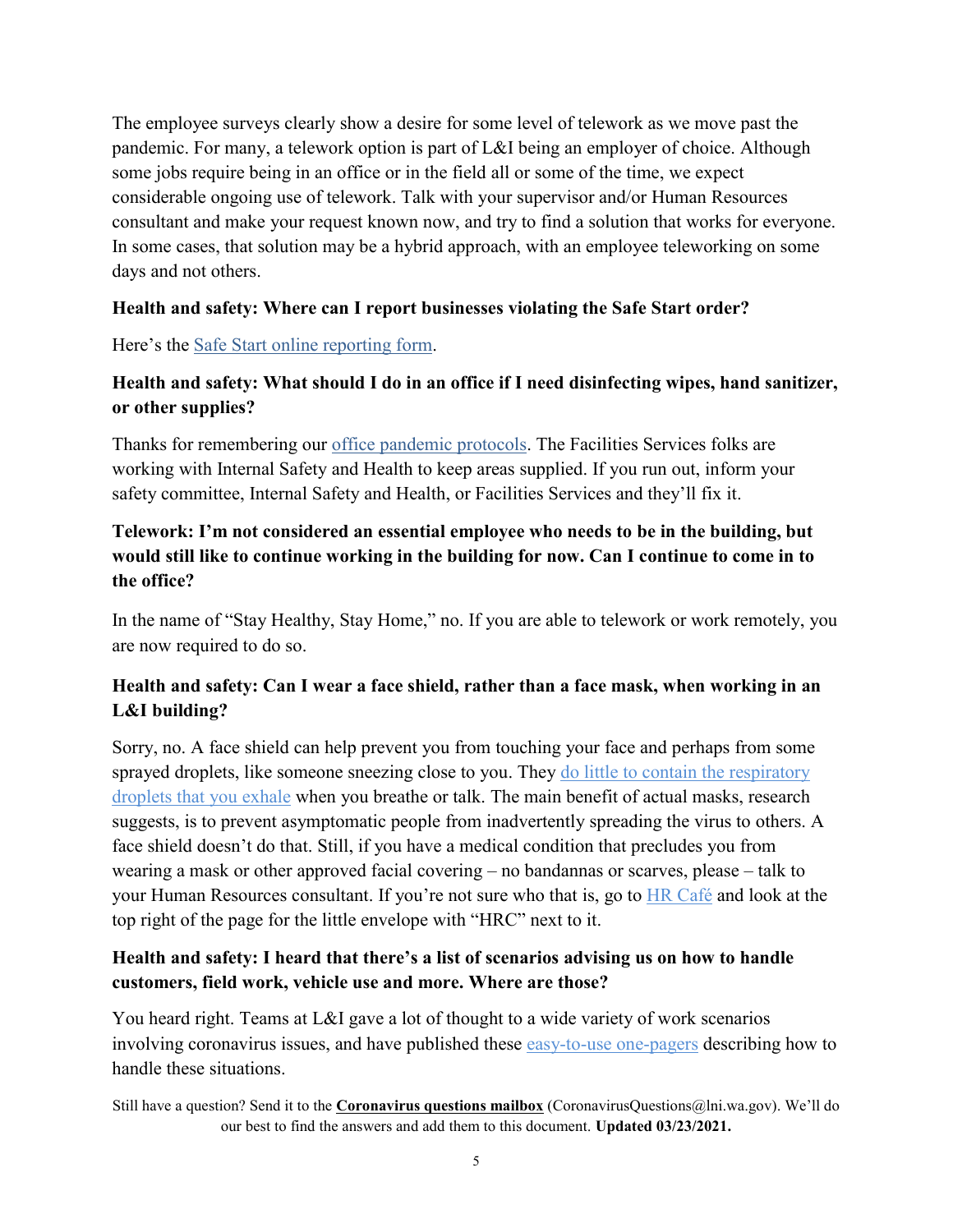## **Ergonomics: My telework site is different than my desk and hasn't had an ergonomic assessment.**

Here's [how to get a virtual ergonomics assessment](http://inside.lni.wa.gov/apps/news/story.asp?id=40443&cat=1) from an L&I ergonomics expert, as well as a link to a handy self-assessment, contact info and more. With supervisor approval, you can also [get your chair, your monitors, keyboard,](http://inside.lni.wa.gov/apps/news/story.asp?id=40538&cat=1) and other computer peripherals. The agency will also have your office chair delivered to your home if you like.

### **Telework: If I'm teleworking and need to come into the office, will my travel to the office be considered work time?**

Not in this case, because your duty station remains the same. With the governor's stay-home, stay-safe proclamation, we are strongly encouraging people NOT to come into the office.

#### **Health and safety: How would I know if I was in contact with a COVID-positive coworker?**

If an employee tests positive for coronavirus and L&I is made aware of it, we will work directly with the employee to identify close contacts as defined by public health. We'll reach out to employees who were in close contact with the employee and discuss quarantine options.

#### **Health and safety: What's considered "close contact?"**

#### The CDC [updated its guidance](https://www.cdc.gov/coronavirus/2019-ncov/php/contact-tracing/contact-tracing-plan/appendix.html#contact) on this recently. Here's the current definition:

"Someone who was within 6 feet of an infected person for a cumulative total of 15 minutes or more over a 24-hour period starting from 2 days before illness onset (or, for asymptomatic patients, 2 days prior to test specimen collection) until the time the patient is isolated."

# **Leave time: I have vacation time I have to use or lose before my work anniversary date. I had plane tickets and reservations I had to cancel due to the pandemic. Is it possible that the "use it or lose it" policy can be extended for a few months beyond our anniversary date, which will allow us to actually go on vacation?**

We encourage you to take your leave, even if it's a staycation. These are stressful times, and we've all been working hard. A mental break is always a good idea for people's mental wellness, especially after a year like 2020 has been. Also, you can consider donating excess leave.

Keep scrolling for additional resources!

~~~~~~~~~~~~~~~~~~~~~~~~~~~~~

Still have a question? Send it to the **[Coronavirus questions mailbox](mailto:coronavirusquestions@lni.wa.gov)** (CoronavirusQuestions@lni.wa.gov). We'll do our best to find the answers and add them to this document. **Updated 03/23/2021.**